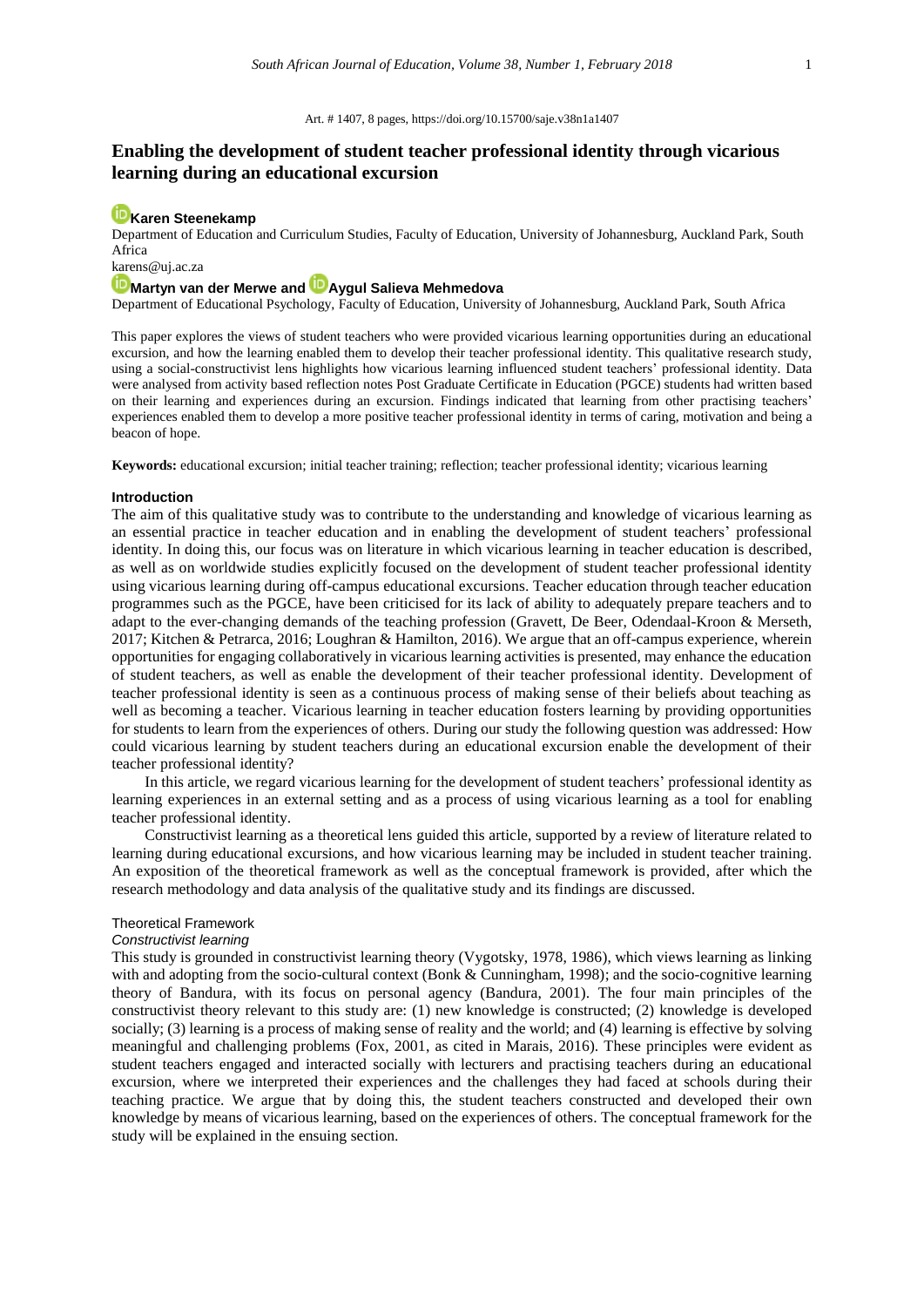## *Educational excursion*

The excursion is an off-campus learning experience during which PGCE students are grouped in activities as well as living spaces (De Beer & Henning, 2011) to provide opportunities for them to learn more about and from one another. We agree with De Beer and Henning (2011) that excursions have a specific role in providing learning spaces for diverse students in a daily social setting beyond the formal university classroom. Excursions have recently become part of learning outside the classroom (Mannion, Fenwick & Lynch, 2013). Excursions are aimed at sharing experiences by merging knowledge bases of students with different experiences (Jonasson, 2011). Further to this, Jonasson (2011:25) argues that "learning during excursions enables students to invest in an engaged ontological and physical movement," rewarded by new learning experiences and new ways of being in the world.

When the educational excursion was first introduced, it formed part of the first-year B.Ed curriculum (De Beer, Petersen & Dunbar-Krige, 2012). Later, the PGCE students were included in the first-year excursion. Reflections emanating from the excursion at the time indicated that the PGCE students would benefit from an excursion aimed at their specific and unique educational needs, which were not always aligned with those of the first-year group. This included learning about and from practice in a very limited time, in order to narrow the theory/practice divide, as the formal classroom time for PGCE students to learn how to become a teacher is very limited.

The two-day excursion is held annually at the end of the PGCE students' work-integrated-learning period at an off campus conference venue with the main purpose of engaging learners in debriefing based on their experiences in schools. Specific debriefing sessions, some including practicing teachers, were scheduled as learning activities during the excursion. The excursion forms an integral part of the PGCE programme at the University of Johannesburg (UJ).

#### *Vicarious learning*

Vicarious learning has gained recognition as a widespread practice in student teacher training through peer involvement in higher education teaching courses such as the PGCE (McMahon, Barrett & O'Neill, 2007). According to Roberts (2010) a growing body of literature claims that students learn vicariously from the experiences of others. During a debriefing session, each student may share his/her stories and experiences with the group, whilst the other students have the opportunity to listen attentively and reflect on what they have heard, thus the students are afforded the opportunity to learn and think together (Roberts, 2010).

Cox, Mckendree, Tobin, Lee and Mayes (1999) argue that students need to be attuned to the others' discourse by acknowledging that their experiences are worth listening to and thus useful material from which to learn. As most students were experiencing similar challenges in schools it formed part of their reality (Roberts, 2010) and they found the discourse interesting to engage in and reflect upon. Thus, as Roberts (2010) argues, experiences are shared through reflection on practice and relating these experiences in dialogue to fellow students, as was the case in the debriefing session.

#### *Teacher professional identity*

Teacher professional identity consists of principal personal characteristics as well as the qualities members of specific groups assign to a teacher (Francis & Le Roux, 2011; Newman, 1997:20). Similarly, teacher professional identity as well as its development is seen as an ongoing process of clarifying what one believes about teaching and learning, and particularly about oneself as a teacher, to establish a discrete sense of what one's roles and purposes are, and what one values as a professional teacher (Hong, 2010; Hsieh, 2016).

The development of a professional teacher identity by student teachers is a process of negotiating a number of meanings and understandings these students have acquired through their personal schooling experiences, their observations of teacher behaviour and their experiences during study and practical teaching practice, allowing them to become aware of their capabilities to teach, confidence as subject knowledge expert and ability to manage classroom learning activities (Smit & Du Toit, 2016; Yüksel, 2014). It is thus acknowledged that teachers' emergent professional identity is closely related to classroom practices, teacher knowledge, beliefs and attitudes (Bukor, 2015:306; Lortie, 1975). Facilitating the development of student teachers' emerging professional identity is paramount in their eventual expertise.

Studies on teacher professional identity have focused on describing the development of the professional identity, on identifying and elucidating particular characteristics that may be associated with teacher professional identity, and on teachers' narratives of identity (Beijaard, Meijer & Verloop, 2004; Timoštšuk & Ugaste, 2012). Fundamental to views of teacher professional identity, development is the notion that a number of different contexts, such as social, cultural and historical contexts influence development; that all identities develop through interactional relationships and include emotions; that identity is always changing and adapting, thus continually constructed and reconstructed; and that multiple identities exist at any given time (Rodgers & Scott, 2008; Timoštšuk & Ugaste, 2012). In essence, learning about and developing teacher professional identity is thus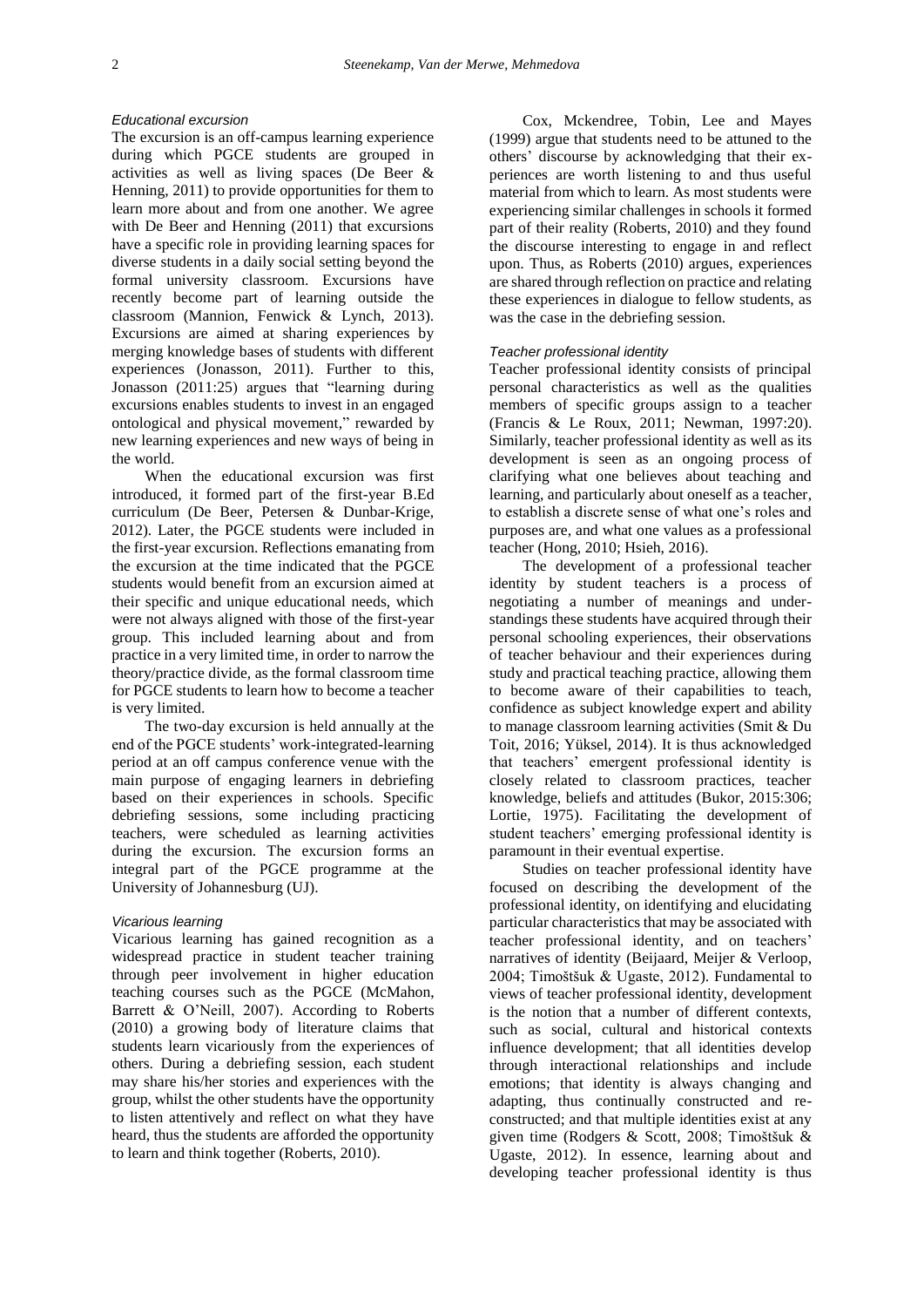situated. What and how we learn and develop a teacher professional identity is the product of our participation in what exists in our social and cultural settings every day. Learning is conceptualised through social participation and is thus "… the process of being active participants in social communities and constructing identities in relation to these communities" (Wenger, 1998, cited in Timoštšuk & Ugaste, 2012:1565). This implies that during the training of student teachers, meaningful experience of the teaching profession through practice and action, through belonging to a community in which the experiences and actions are meaningful, through the contribution of a variety of roles played in the interaction, and through opportunities to understand their own becoming as a teacher are of vital importance (Graven, 2002, cited in Nel, 2012). The ever-changing, dynamic nature of the teaching profession demands adaptability and continual reflection. We therefore argue that the ability to reflect and learn about the self, the profession and the demands of classroom teaching is crucial in the development of a teacher professional identity and should be a central concern in pre-

service teacher training. The development of teacher professional identity presupposes the ability to reflect deeply and critically on one's own practice (Frick, Carl & Beets, 2010). In the case of student teachers, deep reflection on their 'experienced practice' is presupposed. 'Experienced practice' refers to workintegrated learning experiences as well as interactions during formal lecture meetings, and particularly in situated and activity-based learning opportunities afforded by the excursion with reference to this paper. Deep reflection on learning experiences in practice are abilities expected of 'reflective practitioners' and 'practitioner researchers' and paramount in the development of a teacher's professional identity (Schön, 1983, Stenhouse, 1993 and Zeichner, 2010b, as cited in Pereira, Lopes & Marta, 2015).

Avalos and De los Rios (2013, cited in Beltman, Glass, Dinham, Chalk & Nguyen, 2015:226) view the development of teacher professional identity as 'a co-construction' between the student teachers and significant other role players. Student teachers are expected to develop their teacher professional identity given the 'potentially conflicting' realities of their own expectations of the profession and the reality of teaching practice (Friedman, 2004, cited in Beltman et al., 2015).

Teacher professional identity development thus, in essence, relies on interactive 'meaningmaking' by the student teacher in different social and professional situations in which specific behaviours are negotiated, established and maintained (Hong, 2010). The relation quality of an emerging teacher professional identity thus aligns with symbolic interactionist perspectives, which assert that meaning is created and interpreted by the individual through interactional and social experiences with others (Mead & Morris, 1934, as cited in Hong, 2010; Smit & Fritz, 2008).

Hong (2010) further states that a student teachers' professional identity may be influenced by psychological factors such as value, self-efficacy, commitment, emotions, knowledge, beliefs and micro-politics, and may eventually also influence their decision-making with regard to their career trajectories, or with regard to leaving the profession.

### **Qualitative Research Methodology**

Our research focused on how students learnt how this learning enabled them to develop their teacher professional identity. In doing so, it was imperative to establish whether and how vicarious learning contributed to the development of teacher professional identity, by interpreting the "meaning it had for them" (Merriam & Associates, 2002:4). A qualitative research approach is most appropriate for making meaning as well as for studying inherently subjective experiences, perceptions and aspirations (Lankshear & Knobel, 2004:68). We focused on making meaning from narratives and descriptions of students' experiences, thus exploring the multiple of realities that existed in their perceptions of the world (McMillan & Schumacher, 2006:253). We are of the view that reality is a personal, subjective and often socially constructed phenomenon (Freebody, 2003:56).

Data was collected during the excursion by means of activity based students' reflections. Ethical procedures included informed consent, assurance of confidentiality, and voluntary participation and withdrawal were discussed before any collection of data proceeded. On day two of the excursion students were requested to reflect on their learning and indicate what had surprised them about their learning and experiences since arriving at the excursion. Each student was provided with a sheet of paper with the heading 'WHAT SURPRISED ME … .' They had to complete the sentence by relating activities during the excursion during which their expectations were exceeded and/or their emotions were stimulated. This resulted in 137 individual reflection notes which was used as qualitative data.

In addition to the individual reflection notes, students were requested on day two, in group format (14 groups), to plan and prepare a newspaper headline reflecting the highlight of the previous day. The groups prepared their headlines on posters and these posters was captured as qualitative data.

All 225 UJ PGCE students were invited to attend the excursion, but not all students were able to attend, due to various reasons. The PGCE students who attended the excursion (137) were requested to complete activity based reflection notes and participate in the group activity for the headlines. All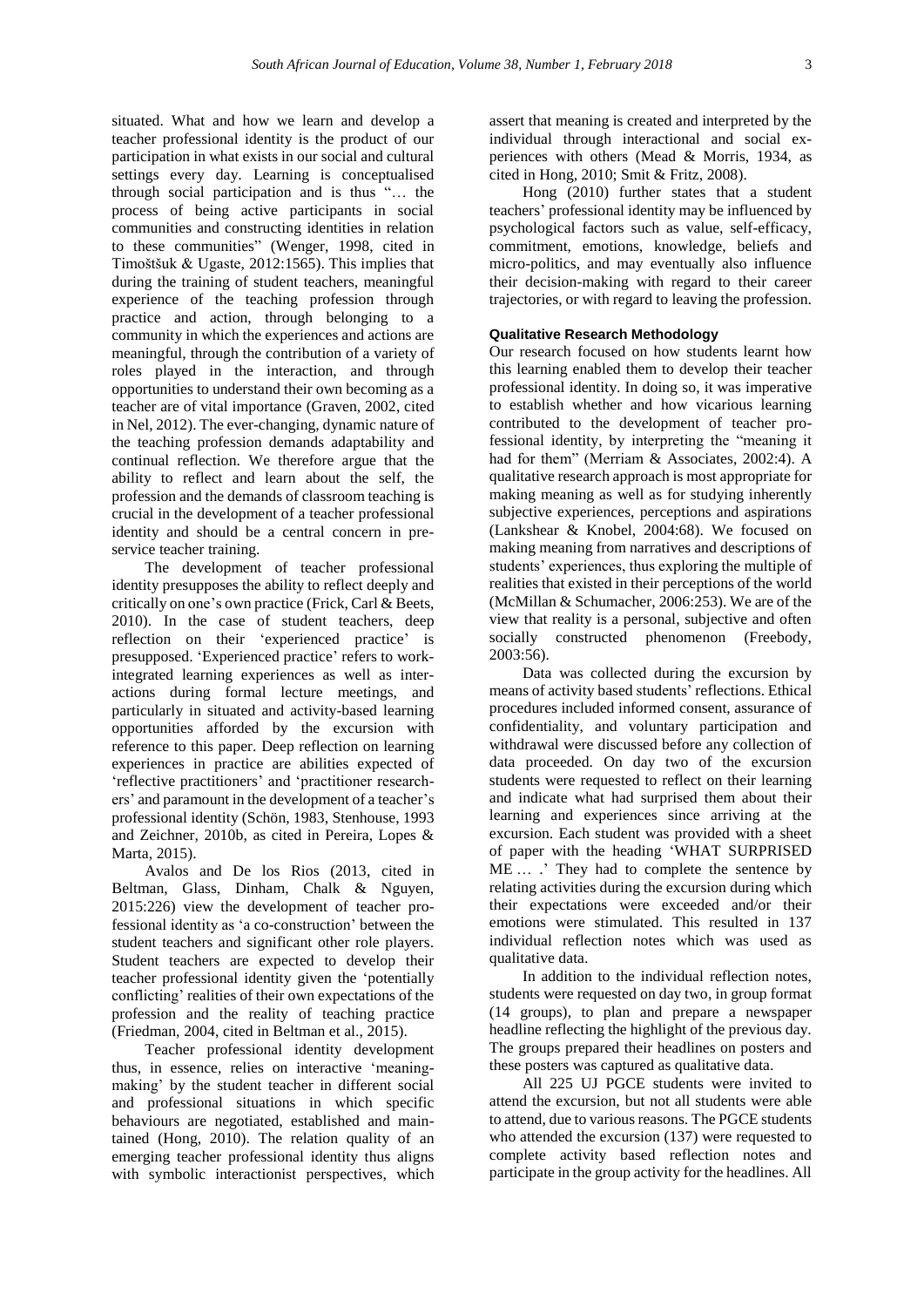of them (137) did participate and thus formed a convenient sample, namely all the PGCE students who attended the excursion.

A content analysis of the collected data was done in order to systematically describe the written data. Content analysis is generally used to construe meaning from collected data in naturalistic settings, generally in the form of textual data (Hsieh & Shannon, 2005) and can range from "impressionistic, intuitive, interpretive analyses to systematic, strict textual analyses and focuses on the content and contextual meaning of the text" (Hsieh & Shannon, 2005:1277). Content analysis presumes the existence of multiple realities and thus involves interpretation of the collected data by the researcher (Graneheim & Lundman, 2004). In this study, inductive content analysis of collected data was undertaken, which included open coding, creation of categories, and abstraction (Elo & Kyngäs, 2008). Data used in the content analysis consisted of the written reflection data provided by students' experiences of specific activities in the programme, focusing particularly on the content and the contextual meaning of the written data. The analysis protocol included reading all data repeatedly to engage with it and gain a holistic view of it. Thereafter, specific words or phrases relevant to the aim of the study were captured. After this initial analysis, notes were made of relevant impressions and thoughts. Making use of condensing and abstracting, specific meaning units were decided on to arrive at labels of meaning units (Graneheim & Lundman, 2004). These meaning units were clustered to form categories of meaning based on similarity, linkage and relatedness of the units (Graneheim & Lundman, 2004; Miles & Huberman, 1994; Morse & Field, 1995; Tesch, 1990).

## **Findings: Vicarious Learning Experiences Enabling Teacher Professional Identity**

The findings indicated that students' vicarious learning experiences during the debriefing activities at the educational excursion assisted them in developing a sense of teacher professional identity that reflects optimism and agency. We noted from the student reflections that the majority of the students indicated that the practising teachers and other speakers seemed to have influenced their perception of the teaching profession. Data from individual reflections include: "I did not initially want to be a teacher, but you can actually become an excellent teacher" (Participant 28). "It made me have a different perspective on teaching or becoming a teacher. I have started to be serious about it …" (Participant 34). "My whole perspective has changed regarding education as a career and how positive my outlook has become" (Participant 37). In addition, the data from the 14 posters indicated that most groups were of the opinion that the practising teachers and the way they

viewed education had been the highlight of that day. Examples of this is evident from headlines that read: "Teaching is not a profession to be in for the income – but rather for the outcome" (Group 6); "Dedication brings the best" (Group 11) and "We are igniting care and distinguishing order in the classroom" (Group 2), which reflected specific messages from the practising teachers.

The analysis of the data collected from the students indicated the motivational and inspirational qualities of the vicarious learning opportunities provided by particularly motivational speakers and practising teachers. Three focal findings related to teacher professional identity namely becoming future caring professionals, becoming motivated and inspirational teachers, and becoming change agents will be reported on next. An additional finding crystallised, indicating a shift from apparent negative student views to seemingly a more optimistic and affirmative views of particularly the profession and of their own teacher professional identity as future teachers.

#### Student Teachers as Future Caring Professionals

The student teachers highlighted caring as one of the categories which influenced the development of their teacher professional identity. "Igniting care and distinguishing order in the classroom" involve a set basis for learning and teaching that is fair and unprejudiced within the safe confines of the classroom setting for all learners to participate in (Petersen & Osman, 2010). Teaching is often seen in the 'virtue sense' as a profession which cares for the learners in the classrooms at a number of levels, as unique individuals from diverse backgrounds who need to be respected and 'looked after' (Noddings, 2005), as seen in Participant's 34 response: "… I started to be serious about changing the classroom situation […] change it into a positive one by engaging learners … ."

Noddings (2005) further proposes an extension of caring as a relational concept in which the experience and recognition of the one being cared for, in this case the learners, is acknowledged through teachers' commitment to being attentive and receptive to learners' needs and motives, and recognised as such by learners. We therefore argue that 'professional caring' should espouse this relational sense.

The student teachers in this study viewed caring as a way of being in the classroom environment that involves how student teachers teach their learners about issues that affect their lives and teach learners to value their subject content as evidenced by the following reflection: "… how one would make teaching more meaningful …" (Participant 80). Student teachers reported that by igniting care, they felt that they would be able to establish order in their classrooms when needed. According to Petersen and Osman (2010) teachers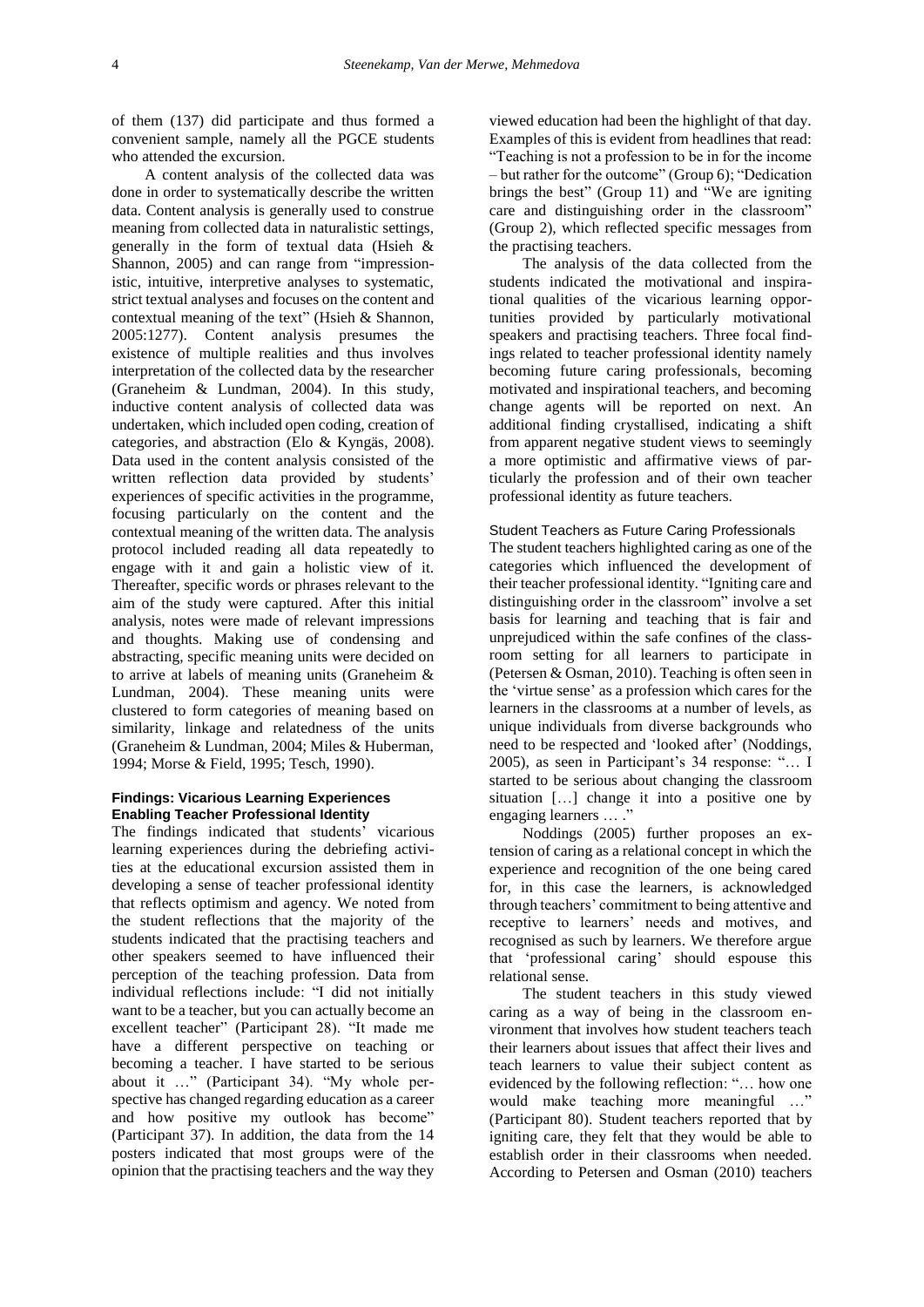who aim to bring about change in educational contexts and communities aim to improve equity and justice within a democratic society. Thus, the concept of care in education extends beyond a basic human personality trait of teachers being supportive, nurturing, kind, tolerant and acceptable, to becoming caring professionals and positive role models within educational settings, aiming to promote care beyond their classroom contexts.

#### Becoming Motivated and Inspired Teachers

Teachers' motivation towards the profession is distinguishable as having either intrinsic, extrinsic or altruistic explanations (Kyriacou & Coulthard, 2000 and Moran, Kilpatrick, Abbott, Dallat & McClune, 2001, cited in Roness, 2011). Intrinsic explanations of teachers' choice to teach relate to a great extent to the teaching activities in a classroom, as the 'teaching interaction itself' in the classroom appears to be the mainspring for their decisions. Teachers who explain their career choice extrinsically are more concerned with external motivators such as salary, holiday and related rewards.

Student teachers in this study reported becoming aware of practising teachers' "extreme passion for and dedication to teaching" and being highly motivated and 'touched' by it (Participant 10). Experiencing presentations by teachers who had received acknowledgement through national awards was a "privilege," a realisation of "exceptional teachers out there," "made (them) love the profession even more," and inspired them "to become a super duper teacher" (Participants 17; 21; 26; 42). These comments appear to indicate a more altruistic motivation for entering the career. A service-oriented perspective is also evident in students' views that the presentations endorsed their decision to become a teacher (Participant 41) and also created the motivation to "stay in teaching forever" (Participant 69). The presentations also provided them with intense motivation and a sense of clarity as "I wasn't sure about this career path I was taking" (Participant 77) and "changed my mindset becoming a teacher […] requires me to become a super teacher and take charge and be the change" (Participant 83). Students also reported not being able to wait to "go back to the class and be a super teacher" (Participant 63) and to "brag about being a teacher" (Participant 88). Participant 116 commented "I had no passion before and after I listened to them [the presenters] I got inspired and I really wanna do this and become a super teacher."

Research cited in England and Wales suggests that intrinsic and altruistic motivations appear to be the most dominant explanations for entering the teaching profession (Spear, Gould & Lee, 2000, cited in Roness, 2011). Findings from an Australian perspective submitted realisations related to making a meaningful difference in learners' lives,

allowing meaningful engagement in the teaching of their subjects, as well as personal fulfilment as the main explanations for their career choice (Manuel & Brindley, 2005 and Manuel & Hughes, 2006, cited in Roness, 2011). Criticism of the broad nature of these explanations has been levelled by Watt and Richardson, who suggest the most prevalent reasons to be student self-belief in their ability to teach, and their aspiration to make a contribution in shaping the future of the learners, whilst Anthony and Ord add a pragmatic motivation to enter teaching (Roness, 2011).

#### Student Teachers as Beacons of Hope

Teachers who choose a teaching career from an altruistic, service-oriented career are generally more concerned with facilitating social change and social capital development, and view the teaching career as an important and meaningful one. Teachers are viewed as sources of hope, as society anticipates that teachers will demonstrate to learners that their lives can be different (November, 2010). Students reported "taking from that how much fun teaching can be regardless of whatever encounters one may come across, there is still hope in the future of teaching as a practice and success for our learners"; becoming aware of the ability to "become an excellent teacher"; "developing your own teaching style that fits your personality"; using different "activities to engage learners"; and "responsibility to protect" the learners against injustices such as "suspected abuse" (Participants 28; 40).

In order for teachers to be beacons of hope in society, teachers need to rethink traditional ways of teaching and learning (November, 2010). Student teachers also mentioned that the group activities and panel discussion enabled them to realise that they had the "capability of being creative" (Participant 80) in dealing with these challenges and that they were able to "change the education system in our country"; "change the world"; "change society" and that the solutions lay "within us as young professionals" (Participants 107; 108; 136).

#### General Optimism and Affirmation

As stated, students' views of the profession and of their own teacher professional identity as future teachers showed a definite correction from them being rather despondent and demotivated, with apparent negative views about their profession of choice during their work-integrated-learning, to more optimistic and affirmative views after experiencing the vicarious learning opportunities with the practicing teachers.

Students reported a definite change in perspective of the teaching profession as being worthwhile and inspiring. They also reported that the vicarious learning experiences inspired them to adopt "a different perspective on teaching or becoming a teacher" (Participant 34). Participant 37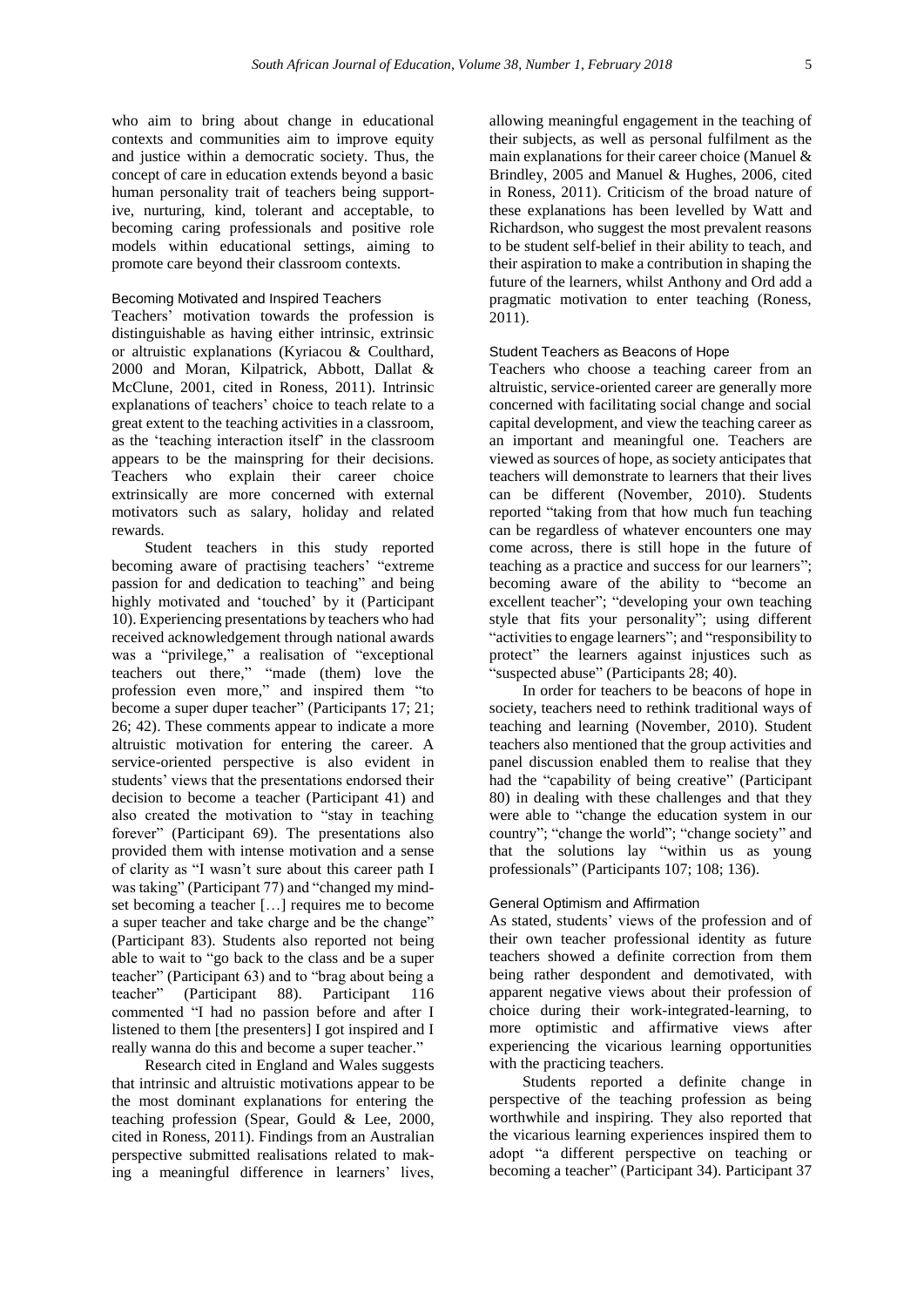reported realising "how […] whole perspective[s] … changed regarding education as a career and how positive my outlook has become"; while another student mentioned "(I) could actually stay in teaching forever, after … presentation" (Participant 68).

Students also developed a sense of confidence in their own practice as future teachers. They reported that although they had not initially wanted to become teachers, they believed they could "actually become an excellent teacher, develop your own teaching style that fits your personality" (Participant 28) "after listening to the presentations about how teaching requires me to become a super teacher and take charge and be the change" (Participant 83). Students also reported that the learning experiences had allowed them to be more confident in the classroom, as voiced by Participant 63: "my level of confidence has risen while my fear of being in front of a class and speaking has gone down."

Students furthermore showed greater passion and commitment to the profession as is evident in students mentioning that teaching was an "exciting career, and I got more motivated by it today" (Participant 90). Students further reported the realisation that "teachers are actually important, and [they were] not only entering this field for income but for the love and the change that you can bring about" (Participant 108); as well as becoming highly motivated, as expressed by Participant 127: "I had no passion before, but after I listened to them, I got inspired and I really wanna do this and become a super teacher."

#### **Discussion**

The analysis of the data of the vicarious learning experiences of student teachers in this study indicated that the activities had enabled them to start clarifying their beliefs and values about teaching and learning, about what they regarded as their main roles and to reflect on their existing practice and knowledge. Students indicated the value of the planned and vicarious learning experiences offered during the interactions with practising teachers, academic staff and fellow students as conducive to developing their emergent identities. These emergent identities form an imperative part of teacher education, specifically in a country where student teachers are expected to teach in various contexts comprising a variety of traditions, cultures, backgrounds, languages and economic situations. The vicarious learning opportunities provided student teachers access to many different interpretations and experiences from various contexts.

The data indicated that students were at the time developing a teacher professional identity and experienced changes in the professional identities they had constructed. The analysis also highlighted

the multiplicity of professional identities as well as the reconstructive power of the vicarious learning activities offered at the excursion. Professional identities aligning with the more altruistic, serviceoriented perspectives were affirmed, along with an understanding of the more practical realities and challenges the profession would bring to their ability to teach well, manage learning, and control learner behaviour.

Students reported that spending time in schools during the work-integrated learning period assisted them in developing a teacher professional identity, but it became increasingly apparent from the data analysis that vicarious learning experiences such as the group interaction and the open discussion with practising teachers enabled them to reflect more deeply on their previous experiences and to crystallise their emerging identities.

It is also apparent that the excursion and the related activities allowed a sense of community, of being in solidarity and of coming to terms with the reality of teaching in schools to develop; particularly through the communal sharing of workintegrated learning experiences, of finding commonality with practicing teachers on the panel, and in collaborative group activities.

Listening to expert teachers and to a panel of teacher practitioners emerged as an apparent enabler of developing teacher professional identity during the excursion. The opportunity to interact with and reflect on the views expressed by these significant persons potentially enabled students to clarify their personal motivation for the profession and to partially eliminate the views of potential conflicting and constraining experiences they had had during their work-integrated learning experiences.

Their new learning experiences through coproducing realities shaped both the professional teacher identity and learning of the student teachers during the excursion. Students' thinking about becoming a teacher was also influenced, thereby enabling them to further develop their teacher professional identity.

In an attempt to contribute to students' learning and thinking about becoming a teacher, a number of practising teachers were invited to share their teaching experiences with the students. Two awardwinning teachers discussed their individual teaching philosophies, while emphasising the importance of the teaching profession. Thereafter, a panel of practising teachers invited questions and discussions from the students related to what they had experienced in schools. Initially, the discussions took on a relatively negative slant and a negative view of teaching as a profession was evident. However, as the panel responded to students' problems and challenges by providing their own insights, views and experiences, the discourse gradually became more positive, as students learnt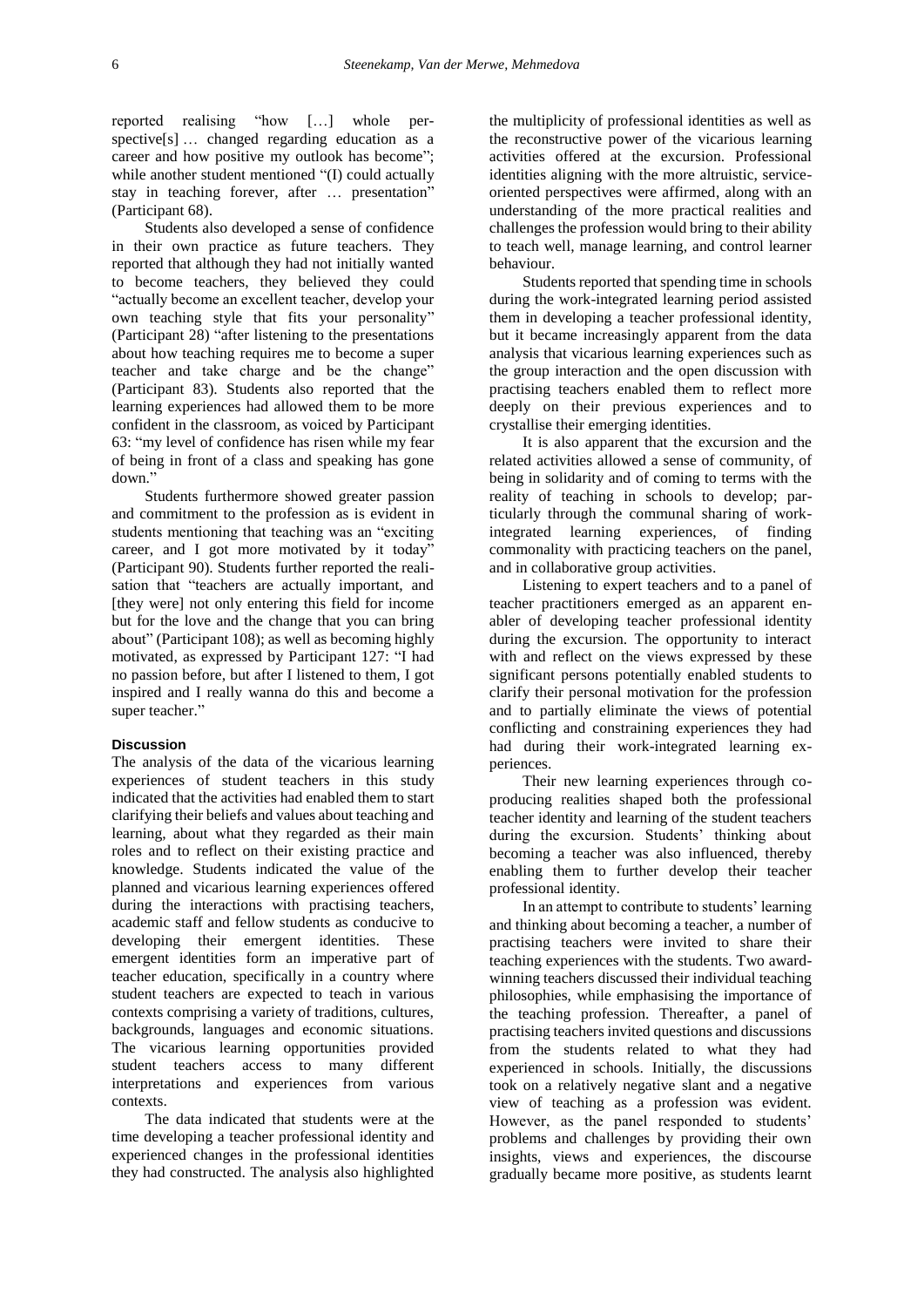more strategies, and were given practical examples of how to deal with the issues at hand. This move toward a more positive view of education and teaching as a profession, thus a more positive teacher professional identity, was enabled through students' vicarious learning.

An ongoing concern nationally and internationally is that teacher education programmes do not address the complexities of the teaching profession, is removed from practice and slow to adapt to the demands of the profession (Korthagen, 2010). In response to this concern, collaborative engagement in vicarious learning activities by way of off-campus educational excursions appear to hold the promise of developing caring dispositions, motivation and passion towards the profession, and intention to transform classroom interaction as main drivers of teacher professional identity.

#### **Note**

i. Published under a Creative Commons Attribution Licence.

#### **References**

- Bandura A 2001. Social cognitive theory: An agentic perspective. *Annual Review of Psychology*, 52:1– 26. <https://doi.org/10.1146/annurev.psych.52.1.1>
- Beijaard D, Meijer PC & Verloop N 2004. Reconsidering research on teachers' professional identity. *Teaching and Teacher Education*, 20(2):107–128. <https://doi.org/10.1016/j.tate.2003.07.001>
- Beltman S, Glass C, Dinham J, Chalk B & Nguyen B 2015. Drawing identity: Beginning pre-service teachers' professional identities. *Issues in Educational Research*, 25(3):225–245. Available at [http://www.iier.org.au/iier25/beltman.html.](http://www.iier.org.au/iier25/beltman.html)  Accessed 9 November 2017.
- Bonk CJ & Cunningham DJ 1998. Searching for learnercentered, constructivist, and sociocultural components of collaborative educational learning tools. In CJ Bonk & KS King (eds). *Electronic collaborators: Learner-centered technologies for literacy, apprenticeship, and discourse*. Mahwah, NJ: Lawrence Erlbaum Associates.
- Bukor E 2015. Exploring teacher identity from a holistic perspective: Reconstructing and reconnecting personal and professional selves. *Teachers and Teaching*, 21(3):305–327. <https://doi.org/10.1080/13540602.2014.953818>
- Cox R, Mckendree J, Tobin R, Lee J & Mayes T 1999. Vicarious learning from dialogue and discourse.
	- *Instructional Science*, 27(5):431–458. <https://doi.org/10.1007/BF00891973>
- De Beer J & Henning E 2011. Retreating to a Vygotskian stage where pre-service teachers play out social, 'dramatical collisions.' *Acta Academia*, 43(3):203– 228.
- De Beer J, Petersen N & Dunbar-Krige H 2012. An exploration of the value of an educational excursion for pre-service teachers. *Journal of Curriculum Studies*, 44(1):89–110. <https://doi.org/10.1080/00220272.2011.576771>
- Elo S & Kyngäs H 2008. The qualitative content analysis process. *Journal of Advanced Nursing*, 62(1):107– 115. [https://doi.org/10.1111/j.1365-](https://doi.org/10.1111/j.1365-2648.2007.04569.x) [2648.2007.04569.x](https://doi.org/10.1111/j.1365-2648.2007.04569.x)
- Francis D & Le Roux A 2011. Teaching for social justice education: The intersection between identity, critical agency, and social justice education. *South African Journal of Education*, 31(3):299–311. <https://doi.org/10.15700/saje.v31n3a533>
- Freebody P 2003. *Qualitative research in education: Interaction and practice*. London, England: Sage.
- Frick L, Carl A & Beets P 2010. Reflection as learning about the self in context: Mentoring as catalyst for reflective development in pre-service teachers. *South African Journal of Education*, 30(3):421– 437. Available at [http://www.sajournalofeducation.co.za/index.php/s](http://www.sajournalofeducation.co.za/index.php/saje/article/view/363/212) [aje/article/view/363/212.](http://www.sajournalofeducation.co.za/index.php/saje/article/view/363/212) Accessed 5 November 2017.
- Graneheim UH & Lundman B 2004. Qualitative content analysis in nursing research: Concepts, procedures and measures to achieve trustworthiness. *Nurse Education Today*, 24(2):105–112. <https://doi.org/10.1016/j.nedt.2003.10.001>
- Gravett S, De Beer J, Odendaal-Kroon R & Merseth KK 2017. The affordances of case-based teaching for the professional learning of student-teachers. *Journal of Curriculum Studies*, 49(3):363–390. <https://doi.org/10.1080/00220272.2016.1149224>
- Hsieh B 2016. Professional identity formation as a framework in working with preservice secondary teacher candidates. *Teacher Education Quarterly*, 43(2):93–112.
- Hsieh HF & Shannon SE 2005. Three approaches to qualitative content analysis. *Qualitative Health Research*, 15(9):1277–1288. <https://doi.org/10.1177%2F1049732305276687>
- Hong JY 2010. Pre-service and beginning teachers' professional identity and its relation to dropping out of the profession. *Teaching and Teacher Education*, 26(8):1530–1543. <https://doi.org/10.1016/j.tate.2010.06.003>
- Jonasson M 2011. Framing learning conditions in geography excursions. *International Education Studies*, 4(1):21–29. Available at [http://files.eric.ed.gov/fulltext/EJ1066420.pdf.](http://files.eric.ed.gov/fulltext/EJ1066420.pdf) Accessed 3 November 2017.
- Kitchen J & Petrarca D 2016. Approaches to teacher education. In J Loughran & ML Hamilton (eds). *International handbook of teacher education* (Vol. 1). Gateway East, Singapore: Springer.
- Korthagen FAJ 2010. Situated learning theory and the pedagogy of teacher education: Towards an integrative view of teacher behavior and teacher learning. *Teaching and Teacher Education*, 26(1):98–106.
- <https://doi.org/10.1016/j.tate.2009.05.001> Lankshear C & Knobel M 2004. *A handbook for teacher research: From design to implementation*. Berkshire, England: Open University Press.
- Lortie D 1975. *Schoolteacher: A sociological study*. Chicago, IL: The University of Chicago Press.
- Loughran J & Hamilton ML 2016. Developing an understanding of teacher education. In J Loughran & ML Hamilton (eds). *International handbook of teacher education* (Vol. 1). Gateway East, Singapore: Springer.
- Mannion G, Fenwick A & Lynch J 2013. Placeresponsive pedagogy: Learning from teachers' experiences of excursions in nature. *Environmental*